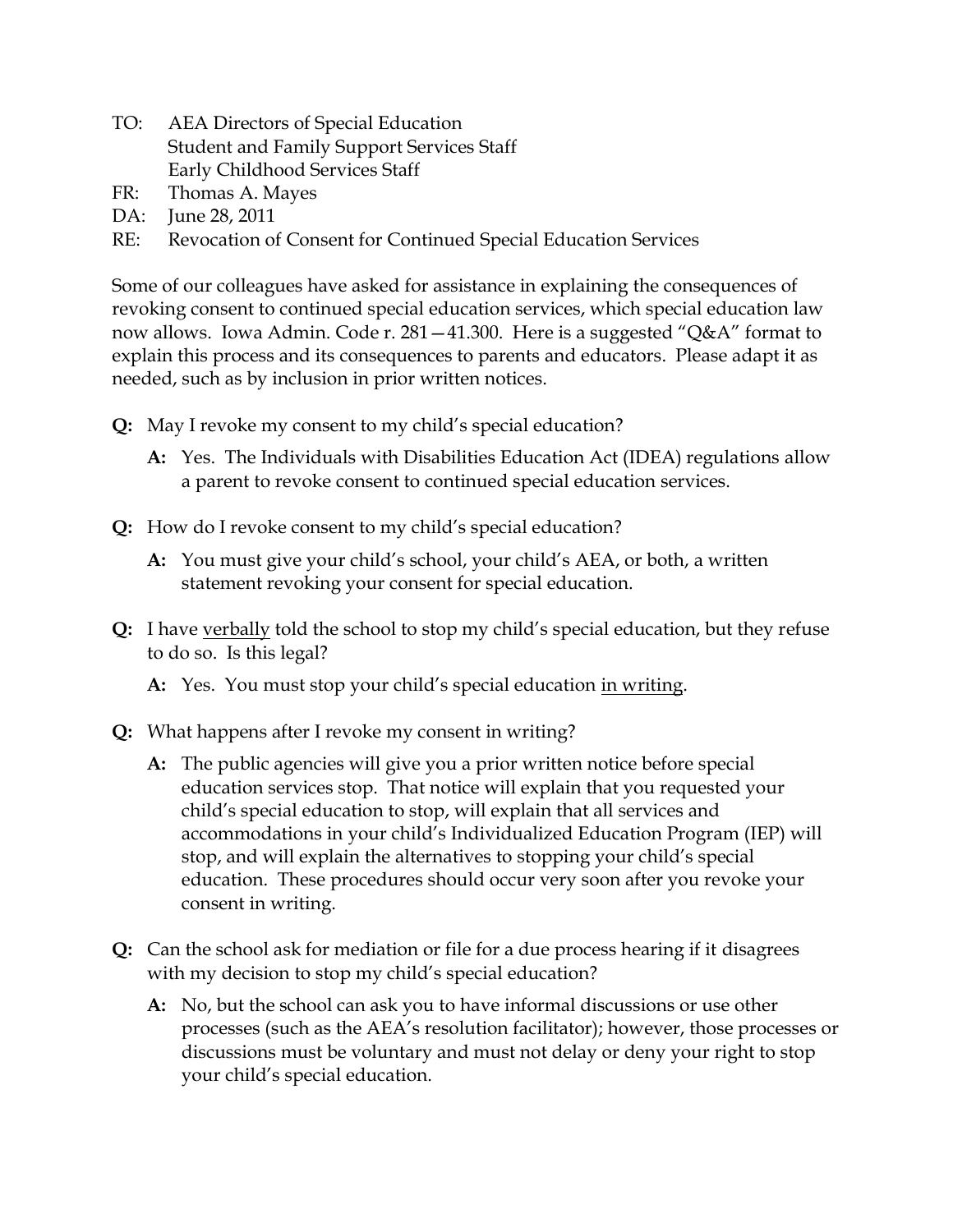- **Q:** I do not want my child's special education to stop, but my child's other parent wants to revoke consent. Is my consent required, too?
	- **A:** According to the United States Department of Education, the law requires only one parent's revocation of consent. As long as your child's other parent has decision-making power (for example, joint legal custody), that parent's revocation of consent must be honored. Special education will stop, even if you disagree. If you and your child's other parent disagree about whether to stop your child's special education services, that dispute needs to be resolved through other processes (in district court, for example), not through the IDEA's process.
- **Q:** I have given a written revocation of consent to the school. The school says we have to have an IEP team meeting and review data before the team decides whether to exit my child from special education. Is that correct?
	- **A:** No. While it might be a good idea to meet to review your child's data, the decision to stop special education services is yours and is not made by the IEP team. For more information, see the final "Q&A" in this document.
- **Q:** If I stop my child's special education, can I ask for my child's special education to start again?
	- **A:** Yes. The district and AEA will need to do an initial evaluation for your child and determine eligibility before starting your child's special education again.
- **Q:** I stopped my child's special education. The school and AEA have since asked for my consent to evaluate my child for special education. Can they do that?
	- **A:** Yes. Schools and AEAs are required to seek parental consent whenever they suspect a child might need special education. If the school and AEA suspect your child might need special education, they are required to seek your consent. You may always refuse to give your consent.
- **Q:** What are the consequences of stopping my child's special education services?
	- **A:** Your child will be a general education student. The school will no longer need to provide your child with an IEP or with a free appropriate public education (FAPE) under special education law. This includes instructional services, support services (such as speech), program accommodations and modifications (such as extra time on tests). The least restrictive environment provisions will also not apply.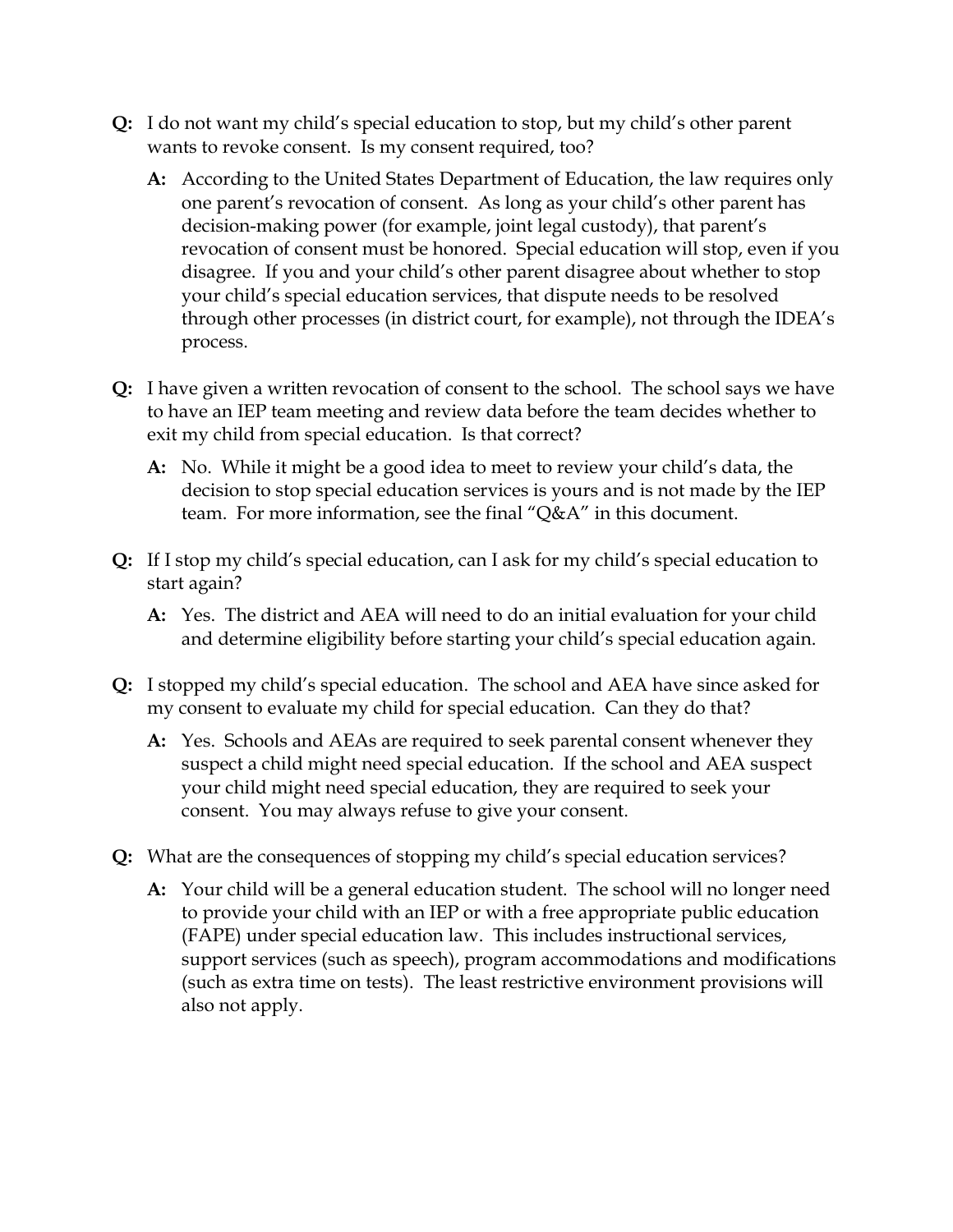- **Q:** If I stop my child's special education, will my child's teachers still be required to provide the accommodations listed in my child's IEP?
	- **A:** No. Your child will be a general education student with no IEP-provided services or supports. Your child's general educators may still provide your child with accommodations provided to other general education students.
- **Q:** If I stop my child's special education, will my child still receive the specially designed instruction listed in the IEP?
	- **A:** No. Your child will be a general education student. Your child's teacher may still provide your child with different instructional strategies, such as supplemental instruction, that are available to general education students.
- **Q:** If I stop my child's special education and my child is suspended or expelled for violating a school rule, will the school be required to do a "manifestation determination"?
	- **A:** No. The IDEA's manifestation determination requirements and other discipline protections will no longer apply to your child. The school will discipline your child as it would any other general education student.
- **Q:** If I stop my child's special education and my child is suspended or expelled, can I use the IDEA's disciplinary protections because the school had knowledge that my child might need special education?
	- **A:** No. According to the United States Department of Education, the IDEA's special disciplinary protections for children not yet eligible for special education will not apply to your child.
- **Q:** I stopped my child's special education. I want my child's special education records destroyed, but the school is refusing to do so. Can the school keep those records?
	- **A:** Yes. The school must keep those records for audit and accountability purposes, and for as long as those records are relevant to your child's education.
- **Q:** My child plays basketball and runs track for the school. I stopped my child's special education, and now the district wants to hold my child to general education academic requirements for competition eligibility. Can the district do this?
	- **A:** Yes. Your child is a general education student now. The law's athletic eligibility standards for children with IEPs no longer apply to your child.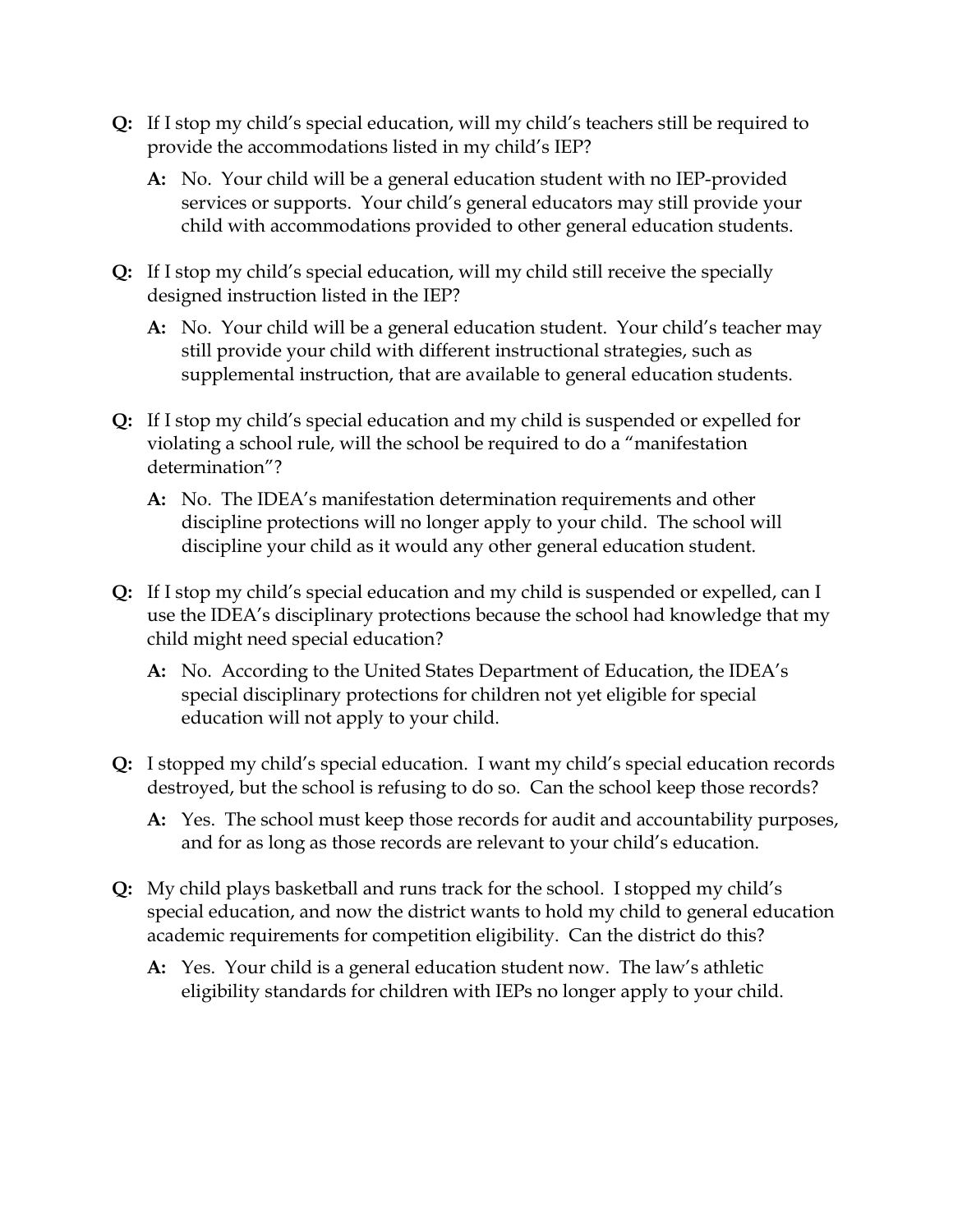- **Q:** I stopped my child's special education. I have requested a "504" Plan. Is the school required to provide one?
	- **A:** According to the United States Department of Education, if you reject special education under the IDEA, the school is not required to provide your child with a 504 Plan. The school could still provide your child with a 504 Plan as a matter of good practice; however, it is not required to do so.
- **Q:** I stopped my child's special education. Do Section 504 and the Americans with Disabilities Act protect my child from discrimination?
	- **A:** Yes. Those two laws still protect your child from disability-based discrimination because your child will have a "record" of being a person with a disability. This does not mean, however, that your child will receive a 504 Plan.
- **Q:** I stopped my child's special education, but my child still has health needs, such as monitoring of my child's asthma. Is my child still entitled to an individualized health plan?
	- **A:** Yes. Health plans and medication administration plans are available to children in general education and special education.
- **Q:** I am upset with my child's special education and disagree with a particular service. I want the service to stop, but the school wants it to continue. Can I stop a particular service?
	- **A:** You cannot unilaterally stop a particular service. If there is a disagreement about a service, the IEP Team meets to discuss the service. If the service can be removed and your child will still receive a FAPE, the service is to be removed. If the service cannot be removed without harming your child's right to a FAPE, the service must continue. If you disagree with the decision to continue the service, you can use the IDEA's dispute resolution options to challenge that decision.
- **Q:** I told the school I was unhappy with a service. The school suggested that I revoke my consent for special education services and "sign my child out"? Is that appropriate?
	- **A:** No. Schools and AEAs must not counsel or encourage parents to revoke their consent to special education services. They can explain this option exists, however, and are to remind you of your parental rights, including the IDEA's dispute resolution options.